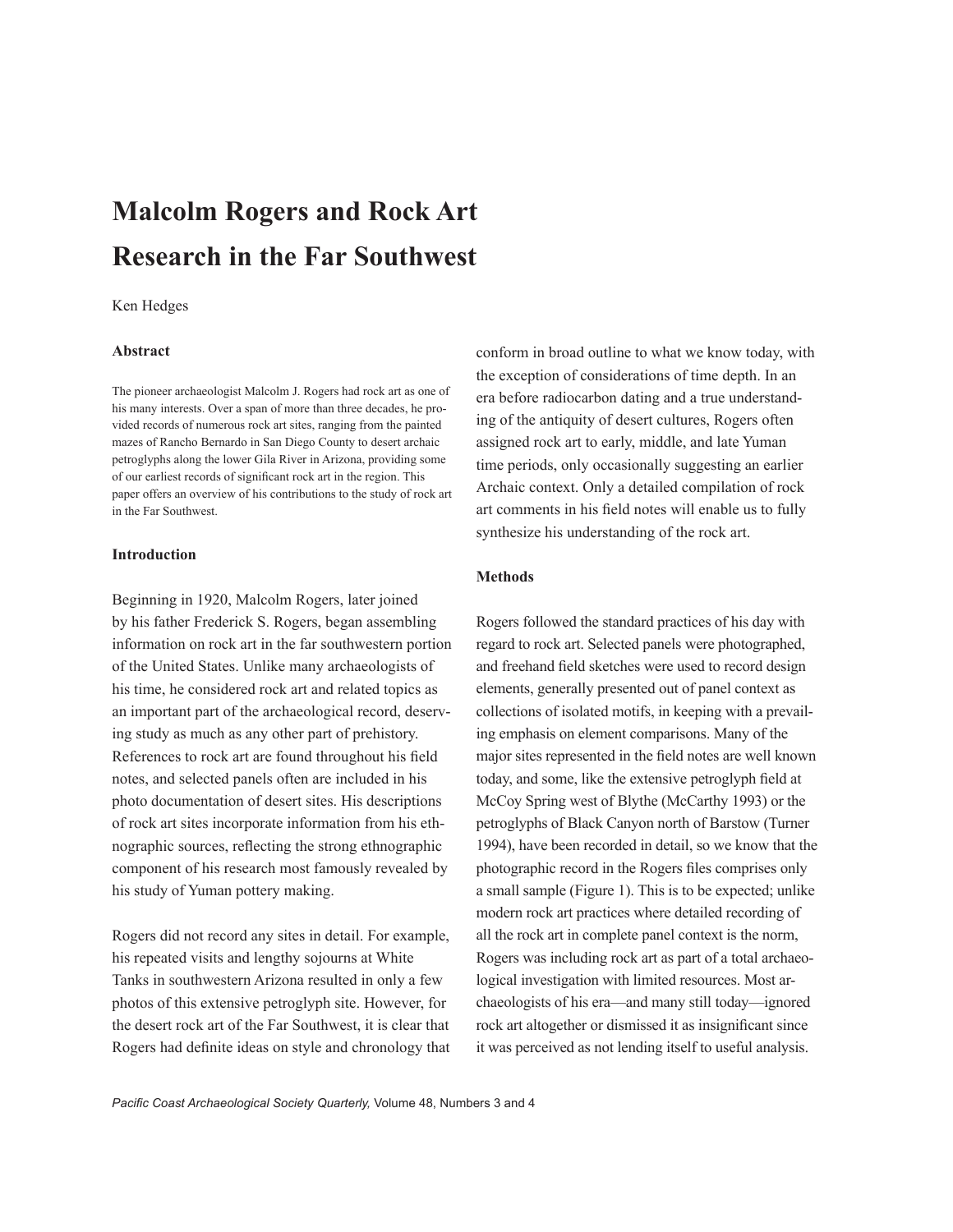To his credit, Rogers did not chalk petroglyphs, but for pictographs he used a technique guaranteed to make contemporary conservation-oriented rock art specialists recoil in horror: he painted over the designs to emphasize them for photographic recording. We do not know what he used, but it apparently was a fugitive, watersoluble paint such as tempera, and no discernible trace remains today, indicating that the paint was removed or, less likely, weathered away. To put this practice in context, consider that the ethic of the day was to get the data and that Rogers was working with limited time and resources in an era before color film, when faint, weathered pictographs did not show in black and white photos. His most extensive use of the technique was to record panels in Rancho Bernardo, home of a major and previously unrecognized style in southern California.

There is a note from the 1940s referring to a rock art manuscript in preparation, but no manuscript has been discovered. Most of the sketches in the files were checked off with penciled annotations that they had been traced, but as with the manuscript, these tracings are nowhere to be found. We will never know what form a resulting study may have taken, but it appears that the presentation would at least have followed the standards of the day, supplementing photos

66 Hedges

with collections of design element sketches. The field notes, sketches, and photographs remain as a largely untapped source of documentation for rock art in the Far Southwest.

#### **Changing Condition of Rock Art Panels**

Historic photos in the Rogers collection serve another important function, the documentation of changes in the condition of those rock art panels. For Travertine Point in the Colorado Desert on the western shoreline of ancient Lake Cahuilla, the Rogers files give us an unblemished look (Figure 2) at significant panels that have suffered the indignities of easy access and rampant vandalism.

For the well-known Colorado Desert site of Corn Springs, the Rogers collection documents the petroglyphs (Figure 3) as they appeared before a massive rock fall. This catastrophe was most likely caused by an earthquake of unknown date.

At Palo Verde Point south of Blythe, an important panel documented by Rogers has entirely disappeared (Figure 4). Before-and-after aerial photos courtesy of Caltrans indicate that the panel was removed from the



Figure 1. Petroglyphs at McCoy Spring, Riverside County. Copyright San Diego Museum of Man.

*PCAS Quarterly* 48(3&4)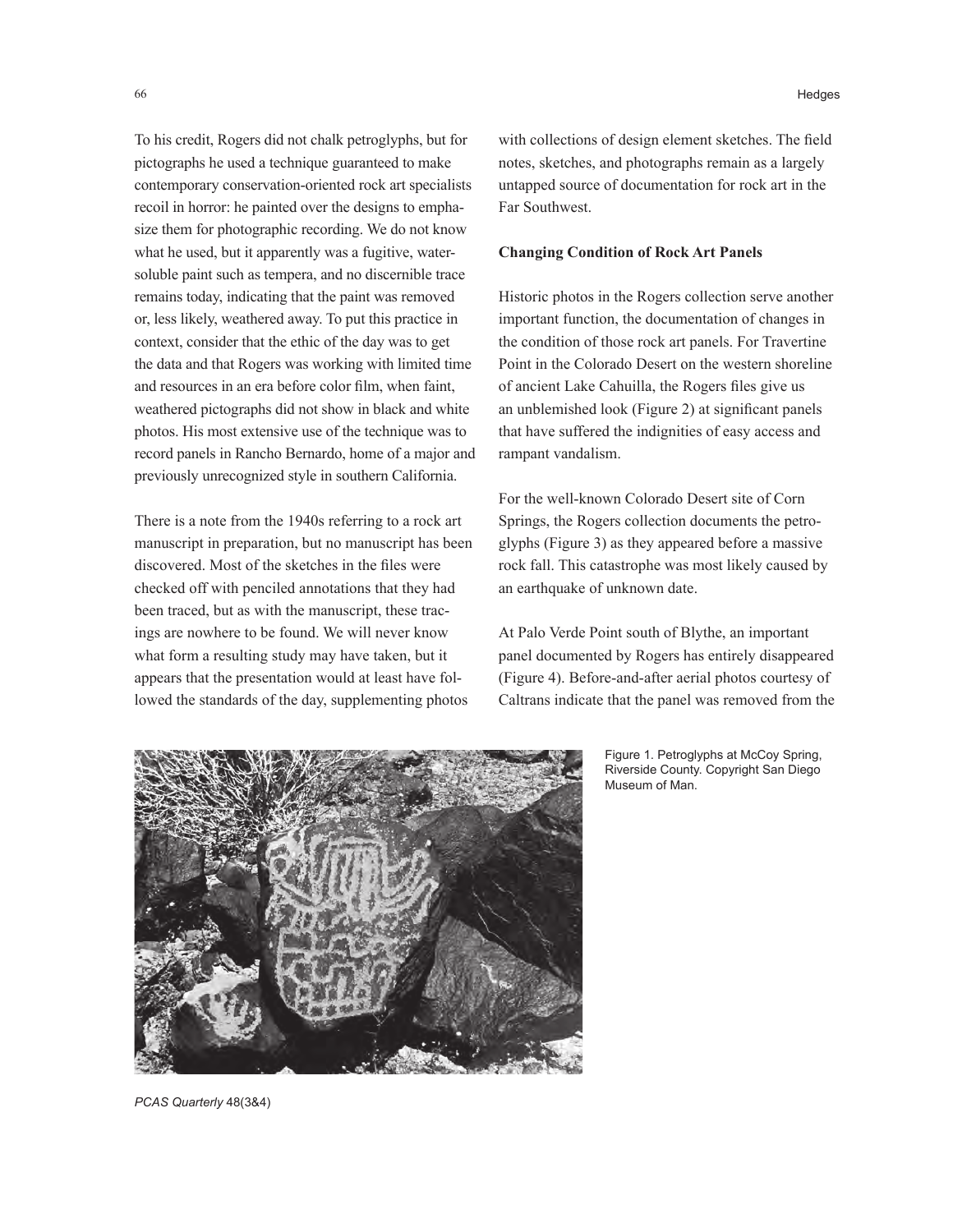Malcolm Rogers and Rock Art Research in the Far Southwest 67 and 1999 and 1999 and 1999 and 1999 and 1999 and 1999 and 1999 and 1999 and 1999 and 1999 and 1999 and 1999 and 1999 and 1999 and 1999 and 1999 and 1999 and 1999



Figure 2. Maze-like petroglyph at Travertine Point, Imperial to Committed at Arizona petroglyph site.<br>County. Copyright San Diego Museum of Man. Arizona petroglyph site. County. Copyright San Diego Museum of Man.

site shortly after paved Highway 78 was completed, providing convenient access.

At Indian Hill in Anza-Borrego Desert State Park, the Rogers photos clearly document the famous polychrome sunburst as having a central white circle (Figure 5), which can still be discerned underneath the yellow paint. This demonstrates that the yellow is a modern addition.

For White Tanks the Rogers photos enabled the author and colleagues to document an excellent, small bighorn sheep petroglyph of unknown provenience included in a private collection donated to the Museum of Man just a few years ago. Like so many private collections, the original site location information had been lost, but the photograph (Figure 6) enabled us to confirm that it is from this important southwestern



Figure 3. Petroglyphs at Corn Spring, Riverside County. Copyright San Diego Museum of Man.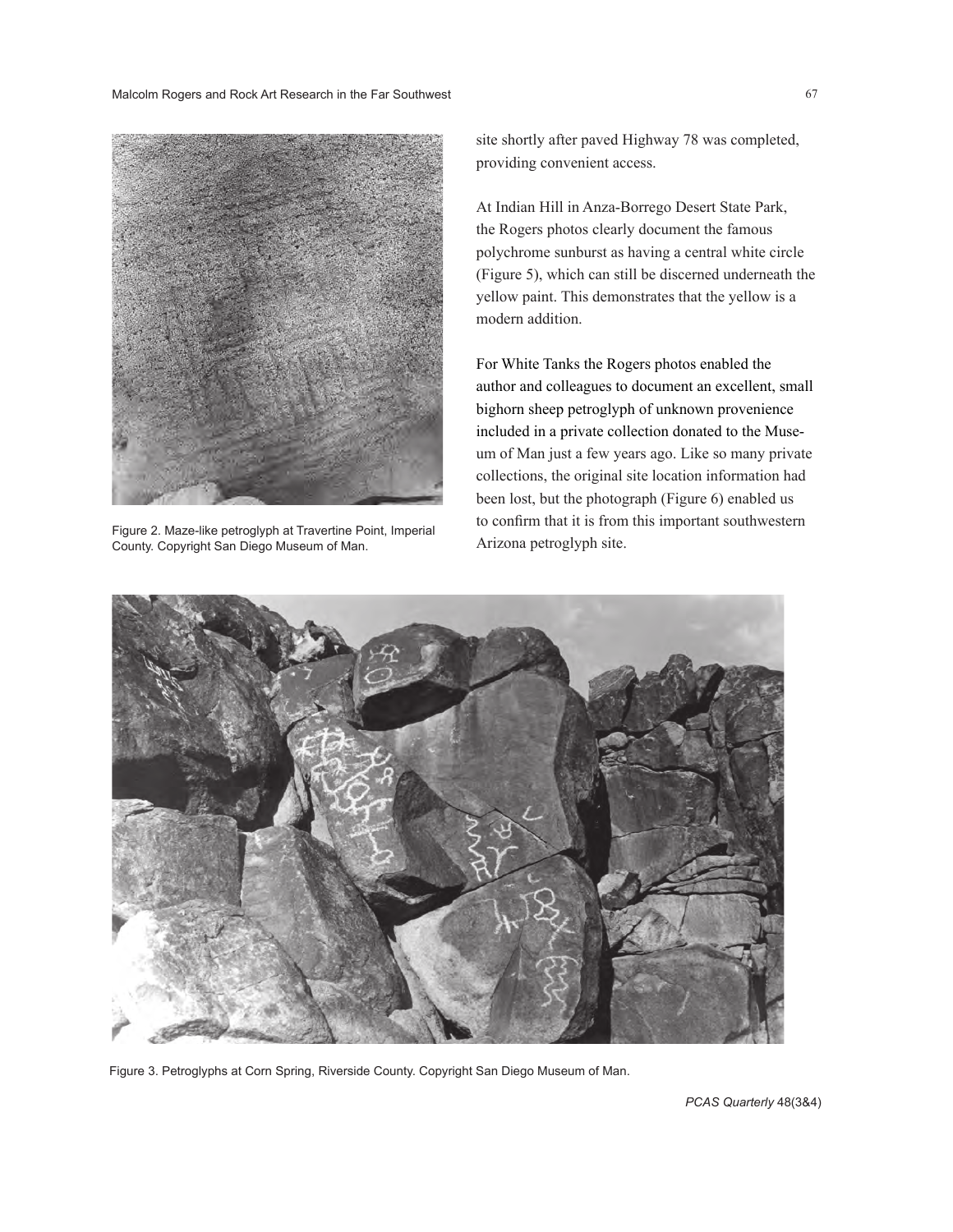

Figure 4. The "missing" petroglyph panel at Palo Verde Point, Imperial County. Copyright San Diego Museum of Man.



Figure 5. Sunburst motifs in La Rumorosa style paintings at Indian Hill, San Diego County. Copyright San Diego Museum of Man.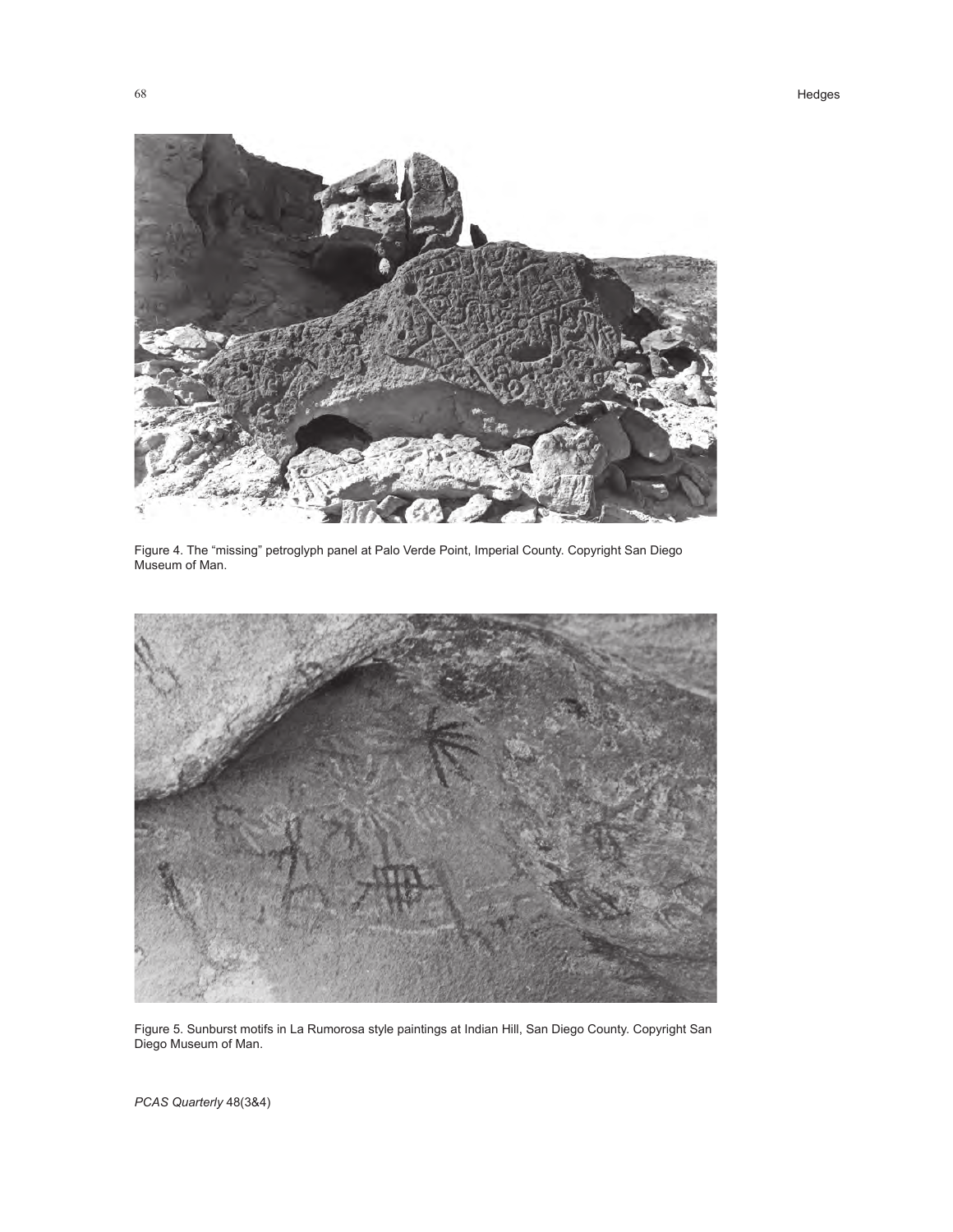At Palmas de Cantú in northern Baja California, the Rogers photos include a significant panel (Figure 7). Unfortunately, this panel cannot be relocated today.

## **Geoglyphs**

In addition to his interest in petroglyphs and rock paintings, Rogers conducted and published the first detailed survey of the giant geoglyphs north of Blythe, California, and his site records document many other ground figures throughout the desert west. Of historical interest is a copy of a U.S. Army Air Corps aerial photo taken 80 years ago, on April 12, 1932 (Figure 8). In November of that year, Lieutenant Colonel—later General of the Army and General of the Air Force—H. H. "Hap" Arnold, then commander of

> Figure 6. Bighorn sheep petroglyph from White Tanks, southwestern Arizona. Copyright San Diego Museum of Man.



Figure 7. The "missing" petroglyph panel at Palmas de Cantú, Baja California. Copyright San Diego Museum of Man.

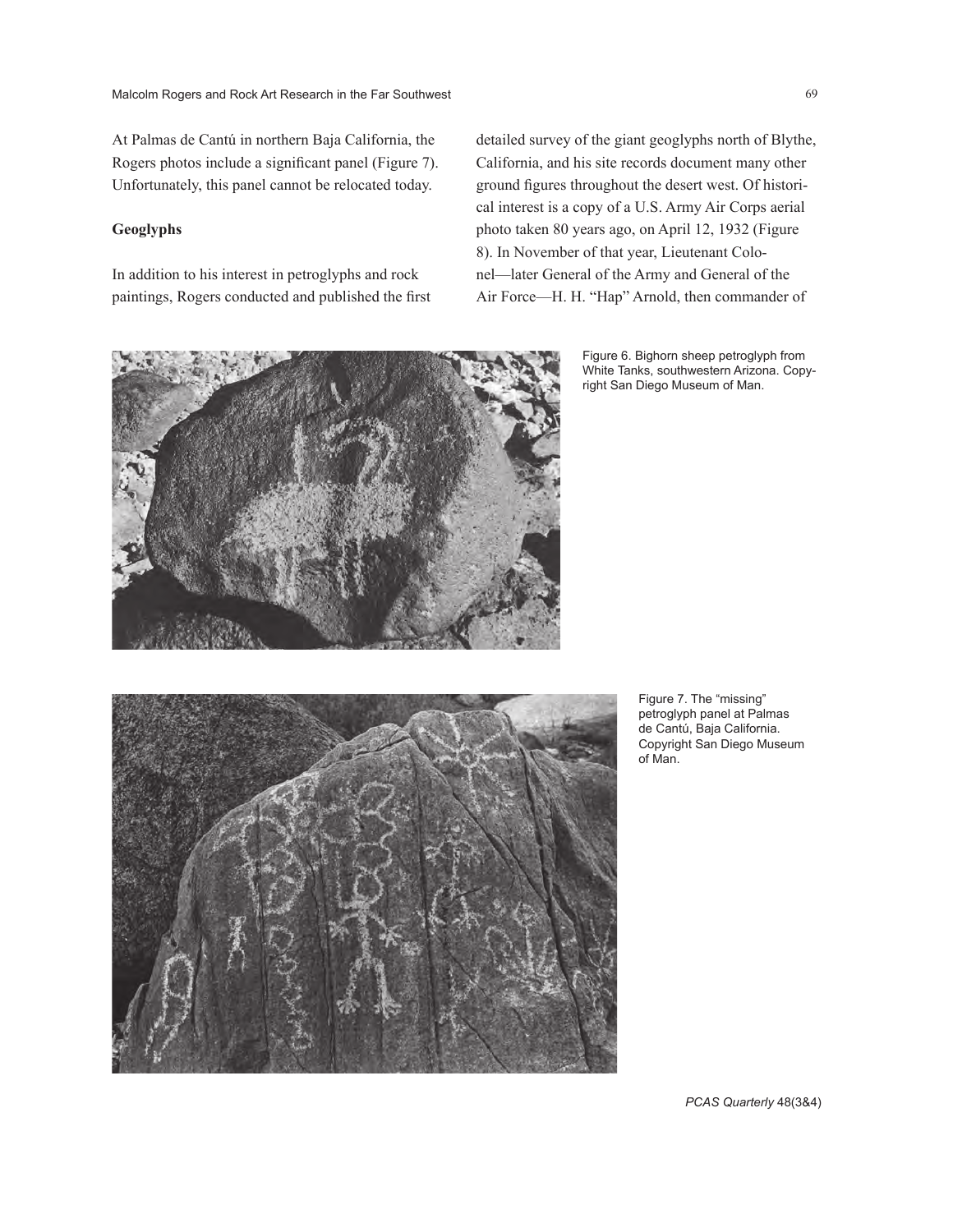70 Hedges

March Field, published the first account of the Blythe intaglios in "Who Drew These Giants along the Colorado River?" (Arnold 1932).

## **Frederick Rogers and Adan Treganza**

Frederick Rogers served as his son's field assistant and photographer throughout the pre-World War II

period, and he took on rock art as his special area of interest. In 1936 Frederick Rogers accompanied Adan Treganza in fieldwork that included a visit to the site we know today as La Rumorosa, or El Vallecito, where they photographed several of the main sites in the valley. Treganza (1942) described a rock painting site in Baja California (Figure 9) having faded red designs overlain with later designs, brighter

![](_page_5_Picture_5.jpeg)

Figure 8. The Blythe Intaglios in a U.S. Army Air Corps photograph dated April 12, 1932. U.S. Government photo in the collections of the San Diego Museum of Man.

![](_page_5_Picture_7.jpeg)

Figure 9. Pictographs from the La Rumorosa style type site at El Vallecito, La Rumorosa, Baja California. Photographed by Frederick Rogers during fieldwork with Adan Treganza in 1936. Copyright San Diego Museum of Man.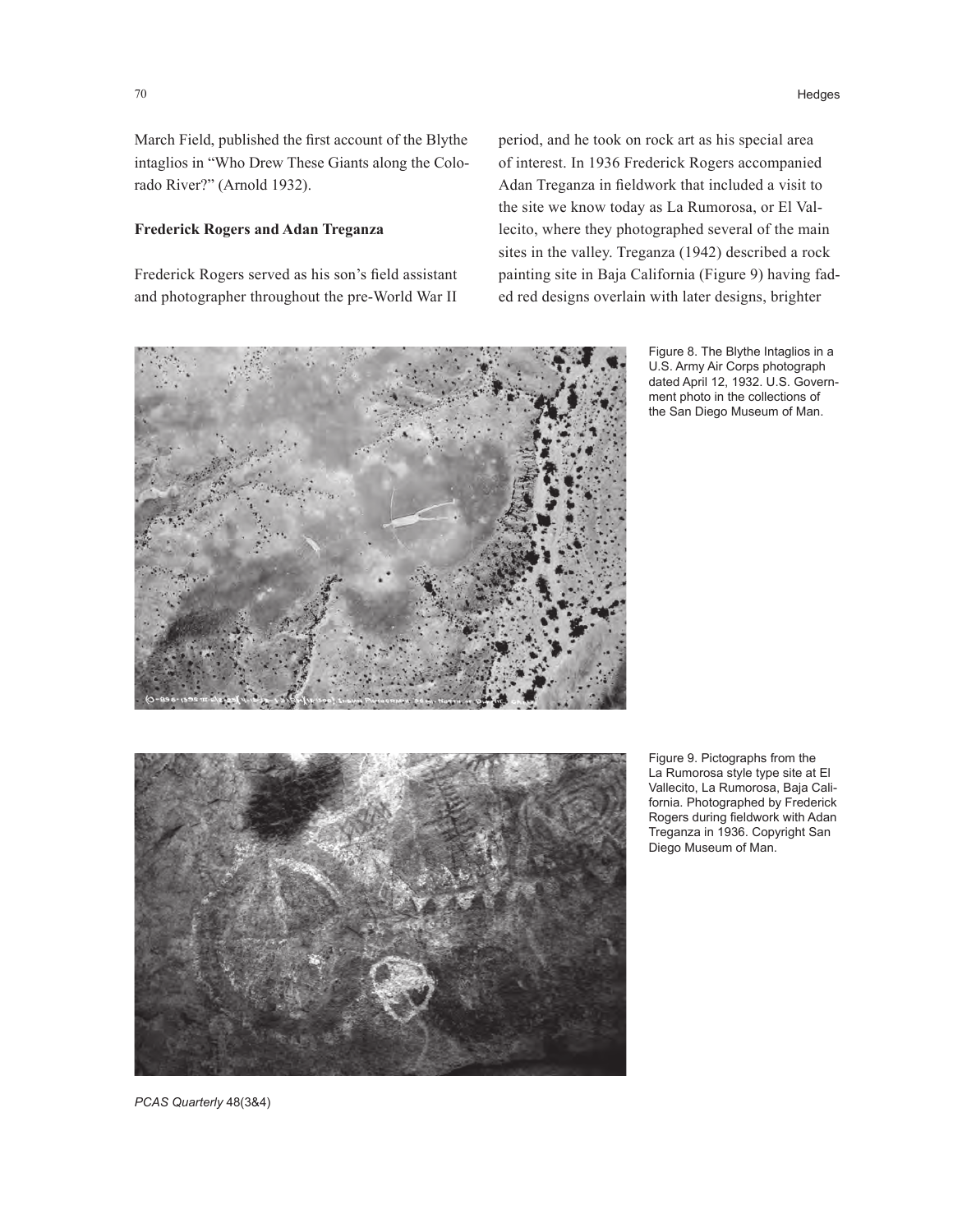in color, in red, white, black, and yellow, including thick-lined geometric figures and large anthropomorphs. This site is almost certainly La Rumorosa.

Aside from the brief summary description in Treganza's paper, the site remained unknown, and the extensive record of rock art sites on both sides of the international boundary remained hidden and unstudied in the archaeological files of the San Diego Museum of Man until 1966.

## **Rogers' Influence**

Although they were never published, the Rogers photographs and field notes have had a major effect on our understanding of rock art styles in southern California and northern Baja California. Julian Steward characterized the rock art of the western part of southern California:

The predominant design is the zigzag in various arrangements and combinations. This is the girls' adolescence ceremony symbol. A few other elements occur, chiefly the lizard, but these, as elements 1–4—concentric circles, wavy or zigzag lines, human figures, and sun disks—are widely distributed and are of no significance in characterizing areas [Steward 1929:222].

As late as 1973, Heizer and Clewlow followed Steward's lead in assigning southwestern California to a single rock art style area characterized by rectilinear designs in red. This gave rise to the term Southwest Coast Painted style (Heizer and Clewlow 1973:38–40), despite the facts that the rock art is seldom on the coast and that two additional distinctive styles are present.

These earlier studies treat the international border region in ethnographic Kumeyaay territory as if it did not exist. Rather than one red "rectilinear abstract"

style for all southern California, studies using the Rogers data at the Museum of Man enabled the present author, beginning in 1966, to define three distinct rock art styles in southern California and northern Baja California, including the previously unrecognized La Rumorosa style of the Kumeyaay Indians (Hedges 1970). Before this time, important sites such as Indian Hill, Canebrake Wash, El Vallecito, Hakwin, Valle Seco, and Las Pilitas were unknown to researchers, who had ignored the Rogers archaeological files.

The large-scale geometric paintings of the Rancho Bernardo style constitute one of the most spectacular and unusual styles in American Indian rock art (Hedges 1979, 2002). In his work, Rogers carefully delineated the complex designs, giving us a record that compares very well with modern observations; he did not guess or "reconstruct" elements that were not clear, and he accurately replicated the lines that he could discern. The great maze in Rancho Bernardo is perhaps the largest single design element in California rock painting, and it has been irreparably damaged by years of exposure to a backyard sprinkling system; thus, the Rogers photo (Figure 10) is our best record of this amazing panel. In another instance, a Rogers photo is our only record of an important panel later destroyed by road construction (Figure 11). Remarkably, all the other panels recorded by Rogers have survived the rampant development that has occurred in Rancho Bernardo.

The rock art records and photographs stand as examples of the resources available to researchers as part of the Rogers Legacy Collections. Concerning southern California rock art, as late as 1973, Heizer and Clewlow (1973:64) stated that "no large areas with new and distinctive rock art styles will be found." In that same year the first report based on studies of the Rogers collection at the Museum of Man was published (Hedges 1973). Until 1973, according to general knowledge and the existing rock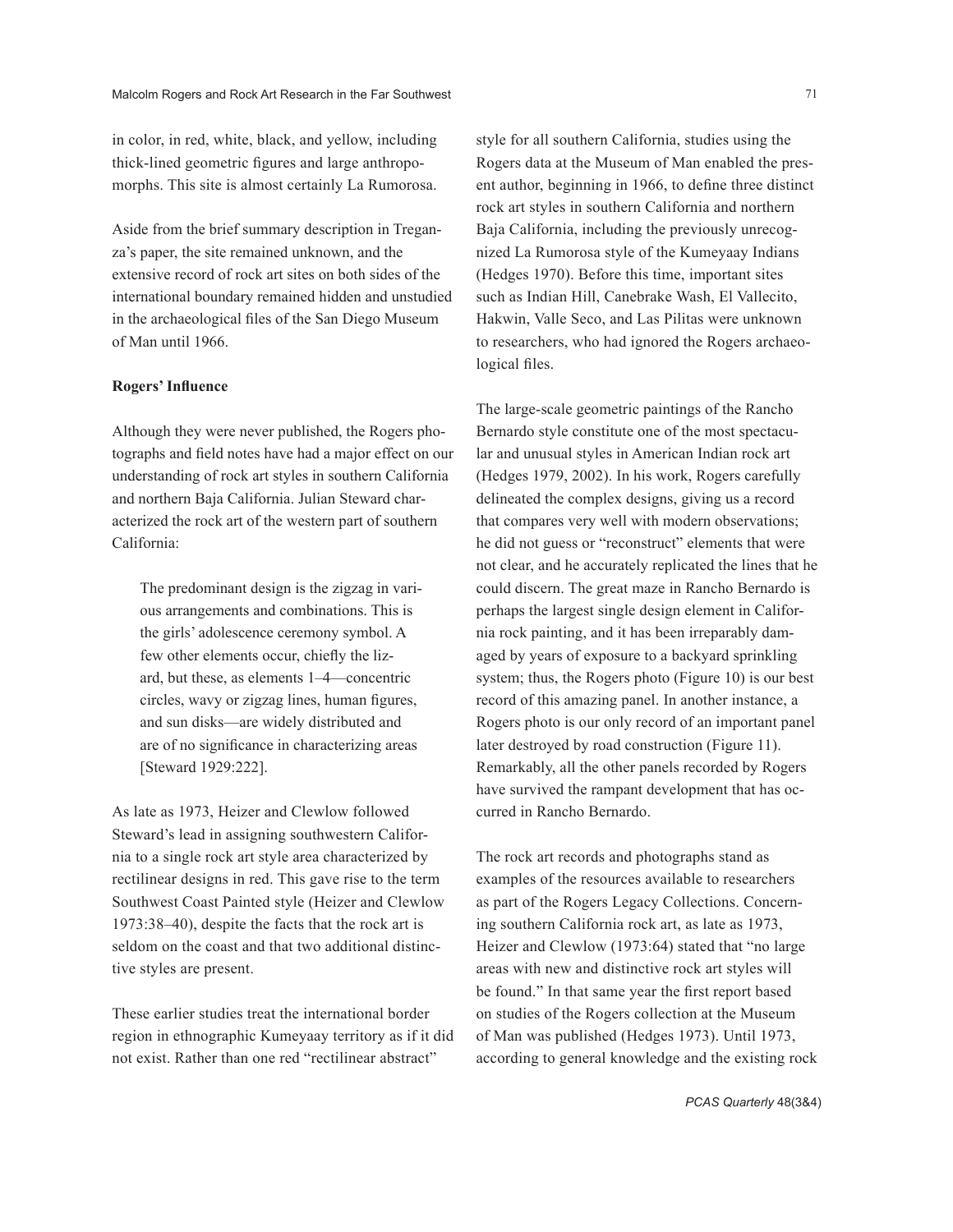72 Hedges

![](_page_7_Picture_1.jpeg)

Figure 10. The large maze panel at Rancho Bernardo, San Diego County; artificially highlighted for photography. Copyright San Diego Museum of Man.

![](_page_7_Picture_3.jpeg)

Figure 11. The "missing" pictograph panel at Rancho Bernardo, San Diego County; artificially highlighted for photography. Copyright San Diego Museum of Man.

art literature, the map of southern California rock art looked like Figure 12 (from Heizer and Clewlow 1973:Map 16). Today, the map of southern California rock art styles (Hedges 2002:Figure 1) shows

the distribution of three major and distinctive rock painting styles (Figure 13). The difference is directly attributable to the records compiled by Malcolm Rogers and Frederick Rogers.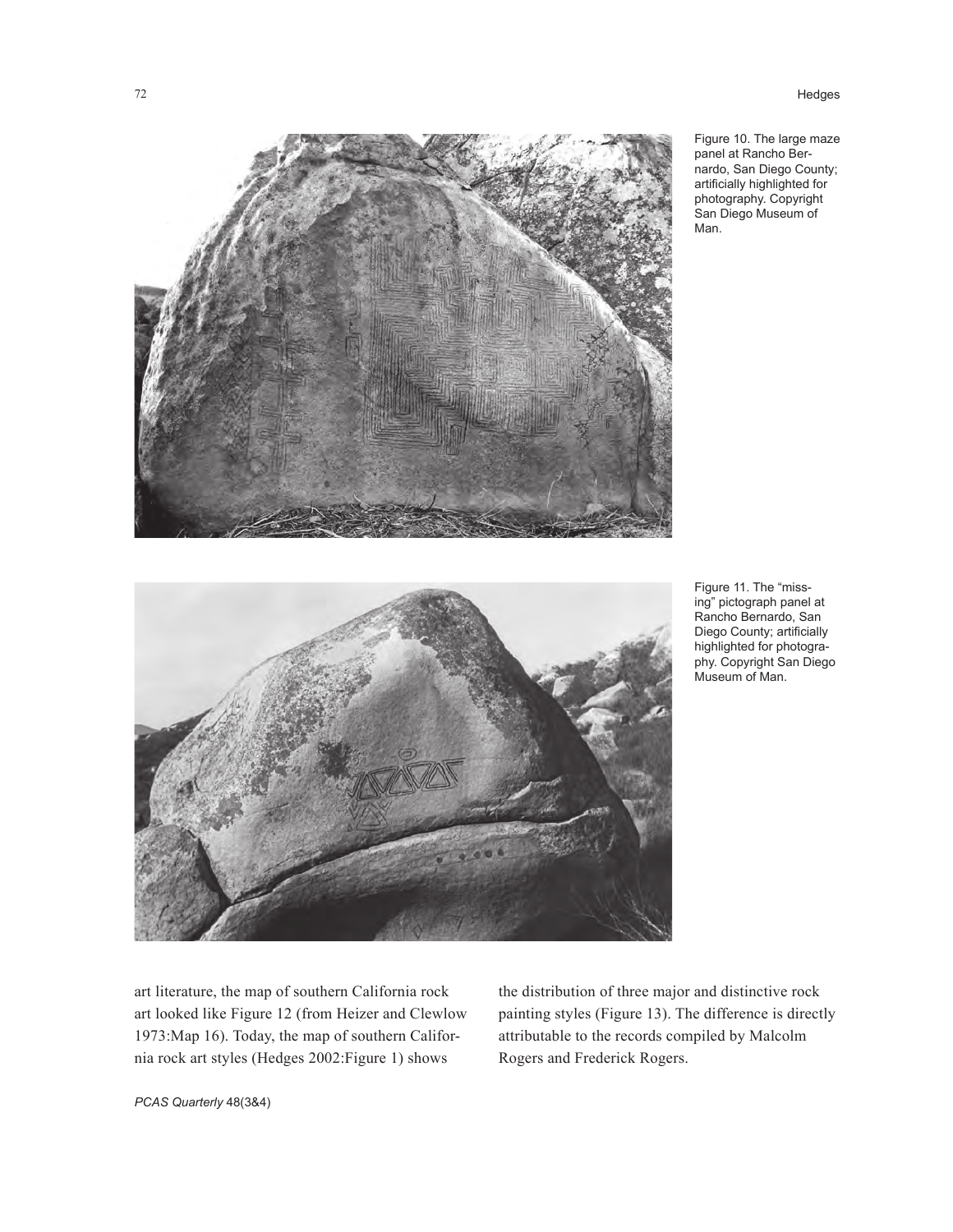![](_page_8_Figure_1.jpeg)

Figure 12. The "Southwest Coast Painted style" as defined by Heizer and Clewlow (1973:Map 16).

![](_page_8_Figure_3.jpeg)

Figure 13. Rock art styles in southern California (Hedges 2002:Figure 1).